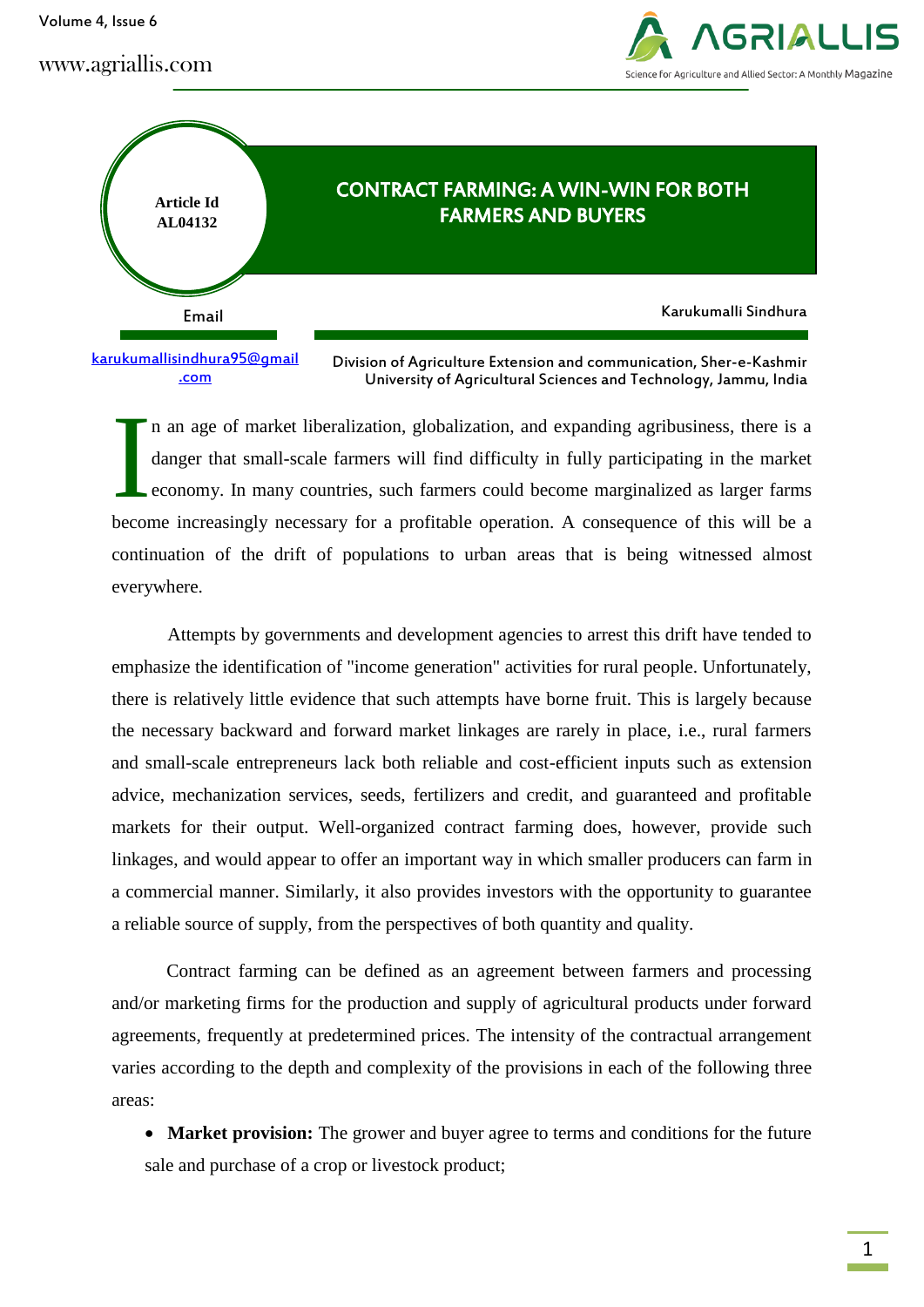

 **Resource provision:** In conjunction with the marketing arrangements, the buyer agrees to supply selected inputs, including on occasions land preparation and technical advice;

• **Management specifications:** The grower agrees to follow recommended production methods, inputs regimes, and cultivation and harvesting specifications.

#### **Contract Farming Has Four Important Ingredients As**

- i. Predetermined quantity of produce
- ii. Predetermined quality of produce
- iii. Pre-agreed price of produce
- iv. Delivery of produce at particular point of time

#### **Contract Farming Models**

- **1. The centralized model**: Involves a centralized process and/or packer buying from a large number of small farmers. Generally, it is used for tree crops, annual crops, poultry and dairy.
- **2. The nucleus estate model:** It is a variation of the centralized model where the sponsor also manages a central estate or plantation i.e., no intermediary is found.
- **3. The multipartite model:** It may involve different types of organizations.
- **4. The informal model:** It is characterized by individual entrepreneurs or small companies. It involves informal production contracts, usually on a seasonal basis but generally, it requires government support, and it may involve greater risk.
- **5. The intermediary model:** Involves sponsor in subcontracting linkages with farmers to intermediaries. This model has disadvantages that the sponsor may lose control over production and quality as well as prices received by farmers.

In agriculture, contract farming is most commonly found in tomato, tea, basmati rice, sugarcane etc.

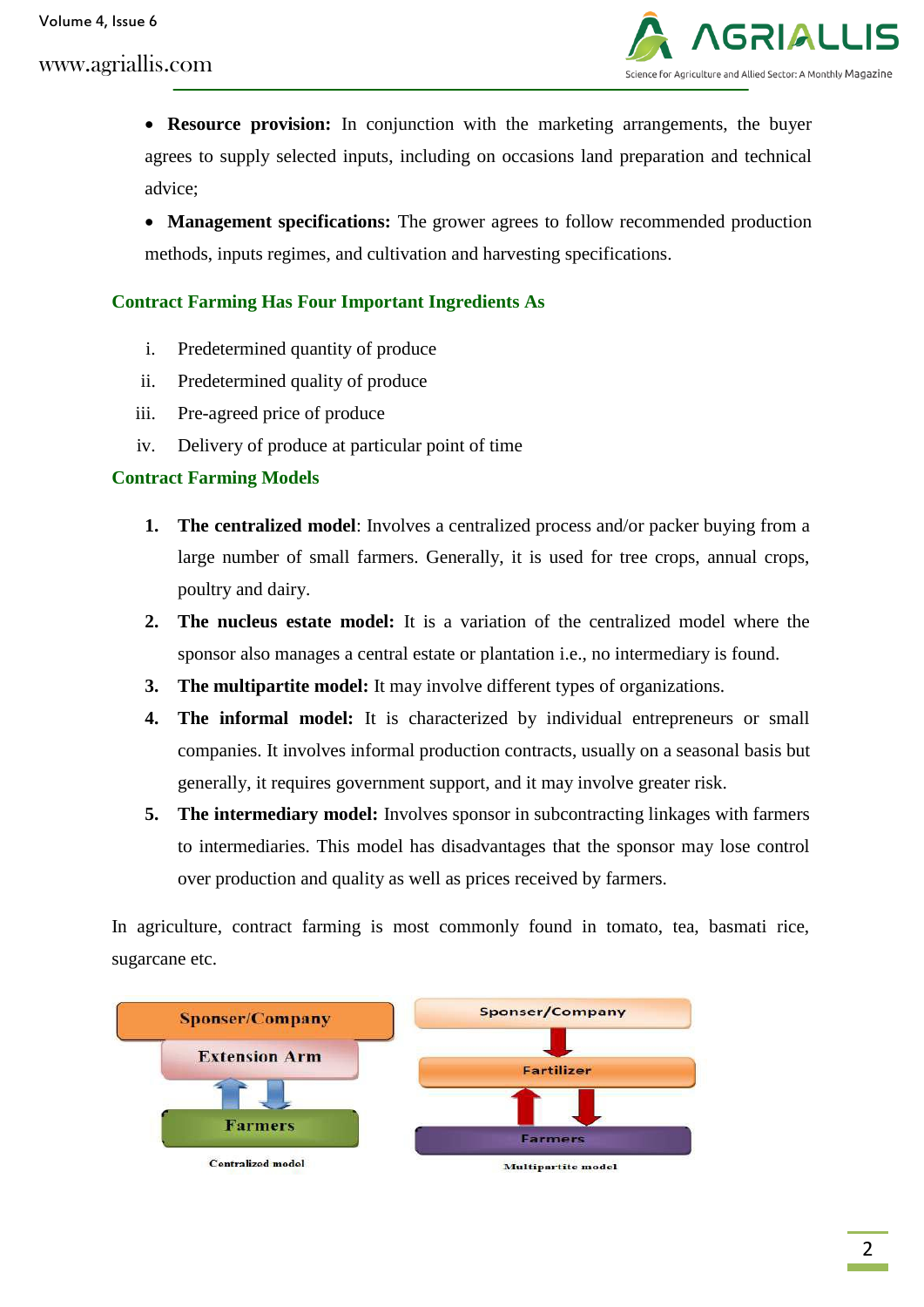# Science for Agriculture and Allied Sector: A Monthly Magazine

## www.agriallis.com



#### **Advantages for Farmers**

- Inputs and production services are supplied by the sponsor.
- Timely availability of credit from the sponsor.
- Often introduces new technology and also enables farmers to learn new skills.
- Farmers price risk is often reduced.
- Contract farming can open up new markets which would otherwise be unavailable to small farmers.

#### **Problems Faced by Farmers**

- Particularly when growing new crops, farmers face the risks of both market failure and production problems.
- Inefficient management or marketing problems can mean that quotas are manipulated so that not all contracted production is purchased.
- Sponsoring companies may be unreliable or exploit a monopoly position.
- The staff of sponsoring company may be corrupt.
- Farmers may become indebted because of production problems & excessive advances.

## **Advantages for Sponsors**

- More consistent quality can be obtained than if purchases were made on the open market.
- Timely availability of produce.
- Production is more reliable than open-market purchases.
- Working with small farmers overcomes land constraints.
- Risk can be diverted or transferred.